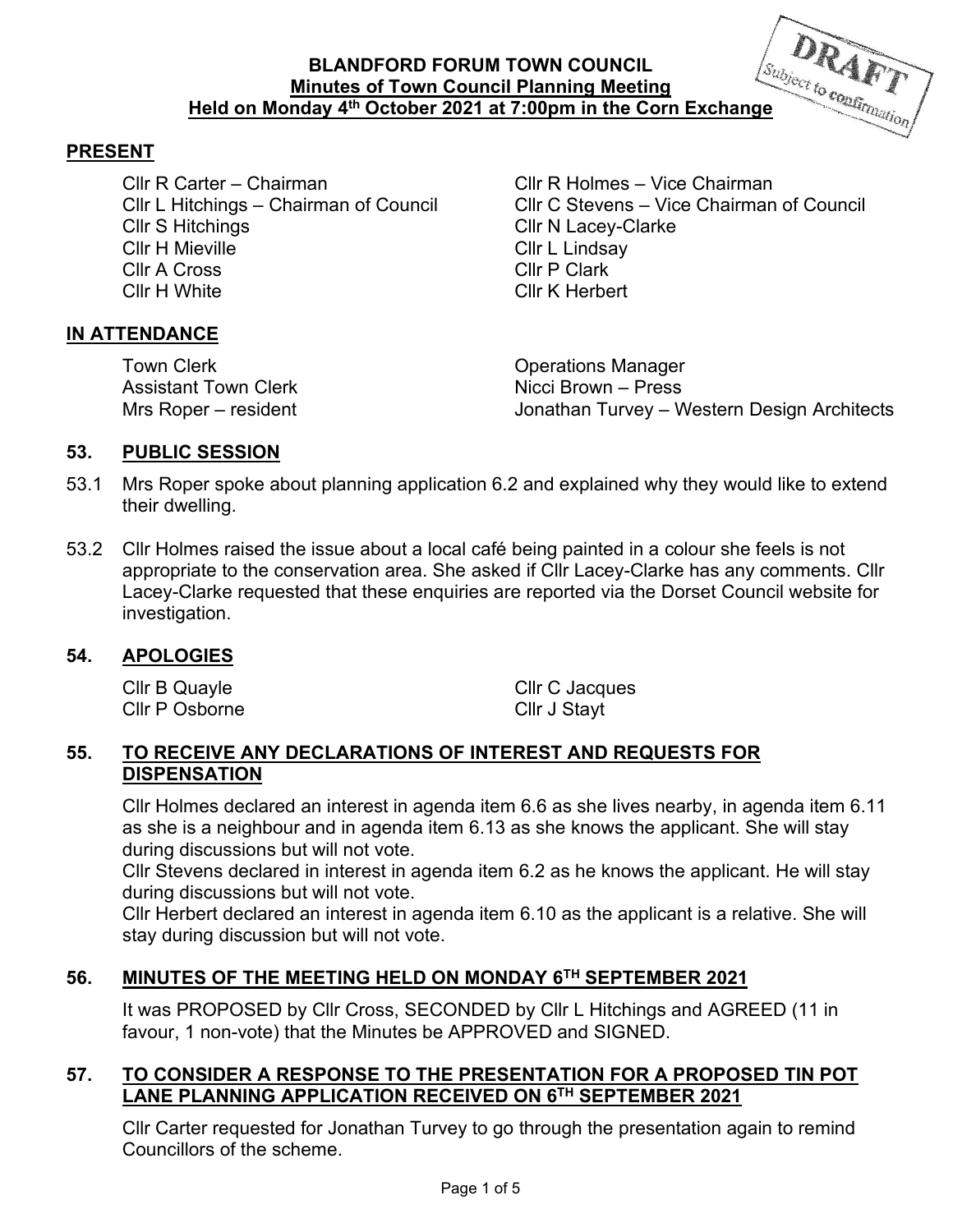### **57. TO CONSIDER A RESPONSE TO THE PRESENTATION FOR A PROPOSED TIN POT LANE PLANNING APPLICATION RECEIVED ON 6TH SEPTEMBER 2021 (CONT.)**

Cllr Lacey-Clarke said that he is looking forward to receiving the application and that the linked path, parking, 60+ trees and carbon neutral development all sound very positive. Cllr Lindsay agreed with Cllr Lacey-Clarke. She voiced concerns about the maintenance of the trees and would not wish for these to be transferred to the Town Council. Mr Turvey reported that the applicant is looking to set up a maintenance company.

Cllr S Hitchings is concerned about the industrial area across the road. He is also surprised that the area was not identified for development in the Neighbourhood Plan. Cllr Carter responded that this could be classed as an infill.

Cllr Carter asked if the industrial part had been considered, which Jonathan Turvey confirmed and that they cannot see any issues.

Cllr Mieville cannot see any issues with the proposal. Cllr Carter agrees and is of the opinion that this will enhance the area. Cllr Holmes also welcomes the development.

Cllr Carter thanked Jonathan Turvey for the presentation.

## **58. APPENDIX A – NEW PLANNING APPLICATIONS**

The paper was noted (see Appendix A).

58.1 P/FUL/2021/01925 - 31<sup>st</sup> August 2021 - Clemdell Ltd - 10 East Street - Remove & replace first and second floor windows on front elevation

It was PROPOSED by Cllr Lacey-Clarke, SECONDED by Cllr L Hitchings and AGREED unanimously that

**The Town Council has no objections to the application as the replacement windows are like for like.** 

**ACTION: TOWN CLERK** 

58.2 P/HOU/2021/02315 – 31<sup>st</sup> August 2021 – Mr & Mrs Roper – 10 Stevens Close – Erect rear and side two storey extension

It was PROPOSED by Cllr L Hitchings, SECONDED by Cllr Cross and AGREED (6 in favour, 3 against, 3 abstentions) that

**The Town Council has no objections to the application as there is limited loss of amenities to the neighbouring property.** 

**ACTION: TOWN CLERK** 

58.3 P/FUL/2021/01836 –  $2<sup>nd</sup>$  September 2021 – Holland Estates (Blandford) Ltd – Holland Enterprise Park Holland Way – Erection of 13 no. industrial units, continuation of existing service road & associated drainage works

Cllr L Hitchings left the meeting at 7.53pm and returned at 7.55pm.

It was PROPOSED by Cllr Carter, SECONDED by Cllr Clark and AGREED unanimously that

**The Town Council has no objections to the application as it is supported in the Blandford+ Neighbourhood Plan.** 

**ACTION: TOWN CLERK**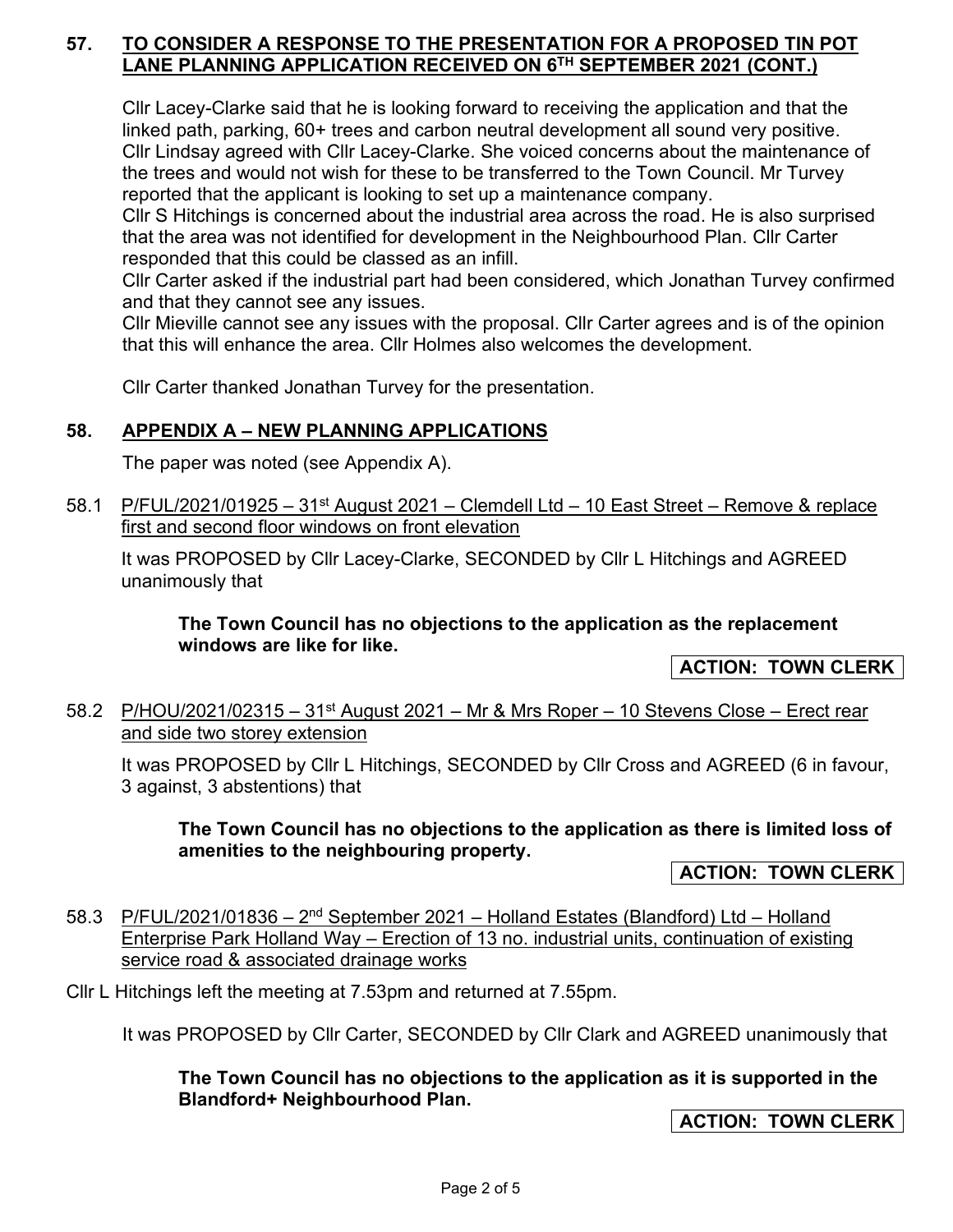## **58. APPENDIX A – NEW PLANNING APPLICATIONS (CONT.)**

58.4 P/HOU/2021/01795 –  $2<sup>nd</sup>$  September 2021 – P & L Moore – Barden Stour Road – Erection of Single Storey Extension to replace garage

It was PROPOSED by Cllr White, SECONDED by Cllr Cross and AGREED unanimously that

## **The Town Council has no objections to the application as there is no loss of amenity to neighbouring properties.**

## **ACTION: TOWN CLERK**

58.5 P/HOU/2021/02401 –  $6<sup>th</sup>$  September 2021 – Mr & Mrs Benham – 34 Philip Road - Erect single storey annexe and garage/workshop. Demolish existing garage

It was PROPOSED by Cllr L Hitchings, SECONDED by Cllr Stevens and AGREED unanimously that

**The Town Council objects to the application as it is an overdevelopment of the site and not in keeping with the street scene. It also objects on the grounds of lack of light and loss of amenity to the neighbouring property.** 

**ACTION: TOWN CLERK** 

58.6 P/FUL/2021/01918 – 7<sup>th</sup> September 2021 – Barefaced Brewing Company – Holland Business Park, Unit 1 Holland Way – Change of use from retail to micro brewery and drinking establishment, creation of outdoor seating area

 It was PROPOSED by Cllr Lacey-Clarke, SECONDED by Cllr L Hitchings and AGREED (11 in favour, 1 abstention) that

**The Town Council has no objections to the application as there are no complaints or issues since the business has been in operation.** 

## **ACTION: TOWN CLERK**

58.7 P/HOU/2021/02586 - 7<sup>th</sup> September 2021 - Mr G Fisher - Gwynfa Lodge 114 Salisbury Road– Erect two storey side extension

It was PROPOSED by Cllr White, SECONDED by Cllr Cross and AGREED unanimously that

**The Town Council has no objections to the application as there is no impact to neighbouring amenities.** 

**ACTION: TOWN CLERK** 

The Chairman decided to take agenda item 6.8 and 6.9 together.

58.8 P/HOU/2021/02208 and P/LBC/2021/02209 - 15<sup>th</sup> September 2021 - Mr & Mrs Rowland - 29 White Cliff Mill Street - Erect single storey extension, remove chimney, carry out internal and external alterations

Cllr Lindsay left the meeting at 8.23pm and returned at 8.26pm.

 It was PROPOSED by Cllr Lacey-Clarke, SECONDED by Cllr Cross and AGREED (7 in favour, 4 against, 1 abstention) that

**The Town Council has no objections to the application as there is no loss of amenities, it has no material effect and is hidden from street view.**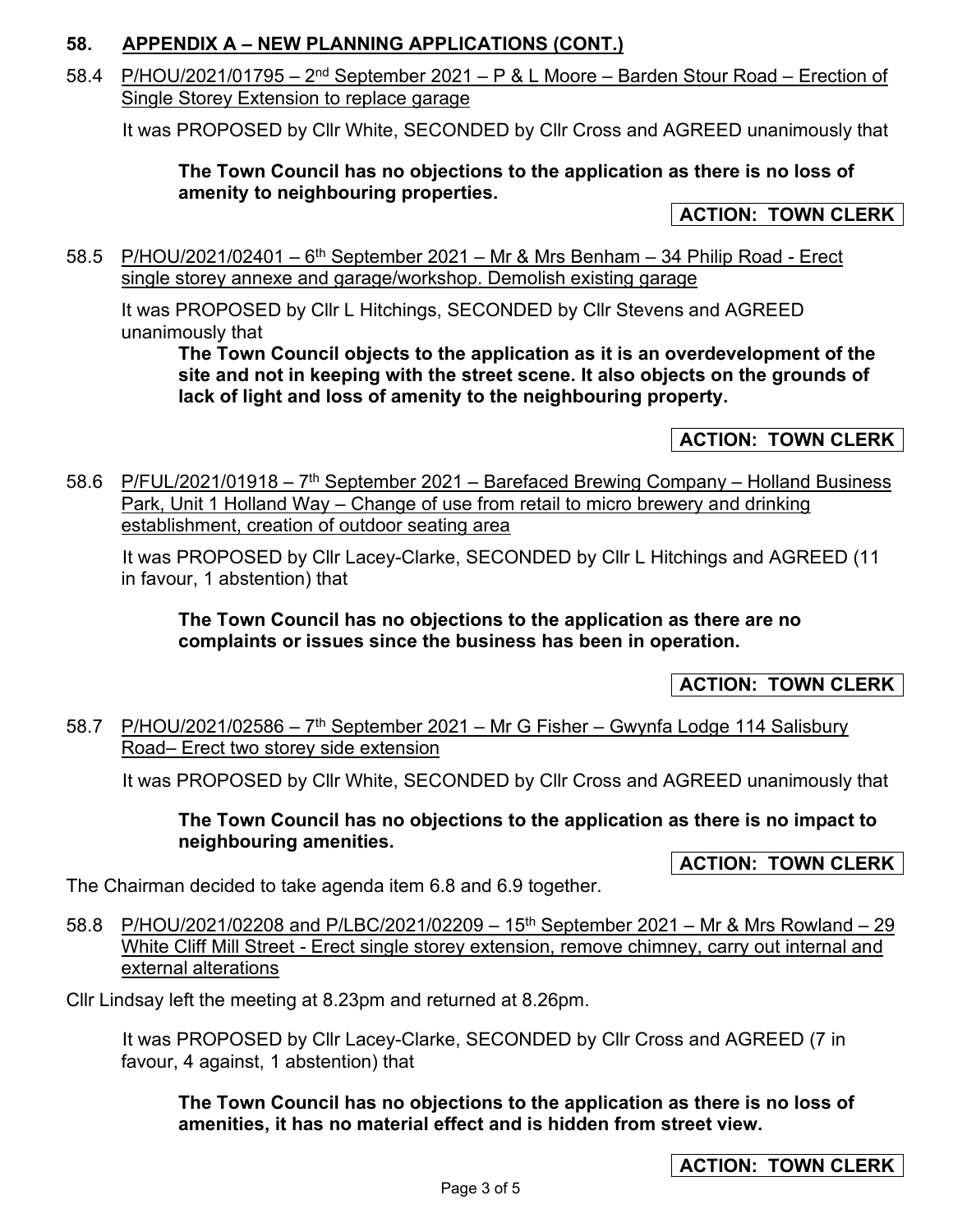# **58. APPENDIX A – NEW PLANNING APPLICATIONS (CONT.)**

Cllr Herbert left the meeting at 8.27pm and returned at 8.29pm.

58.9 P/RES/2021/02327 - 21<sup>st</sup> September 2021 - JKL (Enterprises) Ltd - Land South of 4 Greyhound Square Market Place - Erect 1 No. building comprising Tourist Information Centre and 3 No. commercial units (use Classes A1, A2 or A3). (Reserved Matters application following grant of Planning Permission No. P/VOC/2020/00430 to determine appearance, landscaping and layout).

 It was PROPOSED by Cllr L Hitchings, SECONDED by Cllr Mieville and AGREED (9 in favour, 1 against, 2 abstentions) that

**The Town Council objects to the application due to the proposed access arrangements not being fully accessible for every member of the community and the Town Council wishes for a design that allows access to all four units.** 

**ACTION: TOWN CLERK** 

Cllr Holmes left the meeting at 8.42 pm.

58.10 P/HOU/2021/03130 – 23rd September 2021 – Mrs T Marley – 6 Liddington Crescent - Erect new single storey extension to front and side elevations, (demolish existing conservatory).

 It was PROPOSED by Cllr Cross, SECONDED by Cllr White and AGREED (11 in favour, 1 non-vote) that

**The Town Council has no objections to the application as it enhances the property and the view from neighbouring properties. There is no loss of amenities to neighbouring properties.** 

**ACTION: TOWN CLERK** 

Cllr Holmes returned to the meeting at 8.46pm.

58.11 P/HOU/2021/03209 – 27<sup>th</sup> September 2021 – Mr & Mrs Cummins – 4 Kites Corner Tin Pot Lane - Erect single storey extensions to N.W and S.W elevations to form Garden Room, Porch and Utility spaces.

It was PROOSED by Cllr Cross, SECONDED by Cllr Mieville and AGREED unanimously that

**The Town Council has no objections to the application as there is no loss of amenities to neighbouring properties. The Town Council believes there is no overlooking within the AONB.** 

**ACTION: TOWN CLERK** 

58.12 P/HOU/2021/03211 – 27<sup>th</sup> September 2021 – Mr & Mrs Vacher – 26A Marston Close - Erect 2 storey rear extension

 It was PROPOSED by Cllr Lacey-Clarke, SECONDED by Cllr White and AGREED (11 in favour, 1 abstention) that

**The Town Council objects to the application as it is an overdevelopment of the plot and possible loss of light to neighbouring amenities.** 

**ACTION: TOWN CLERK**